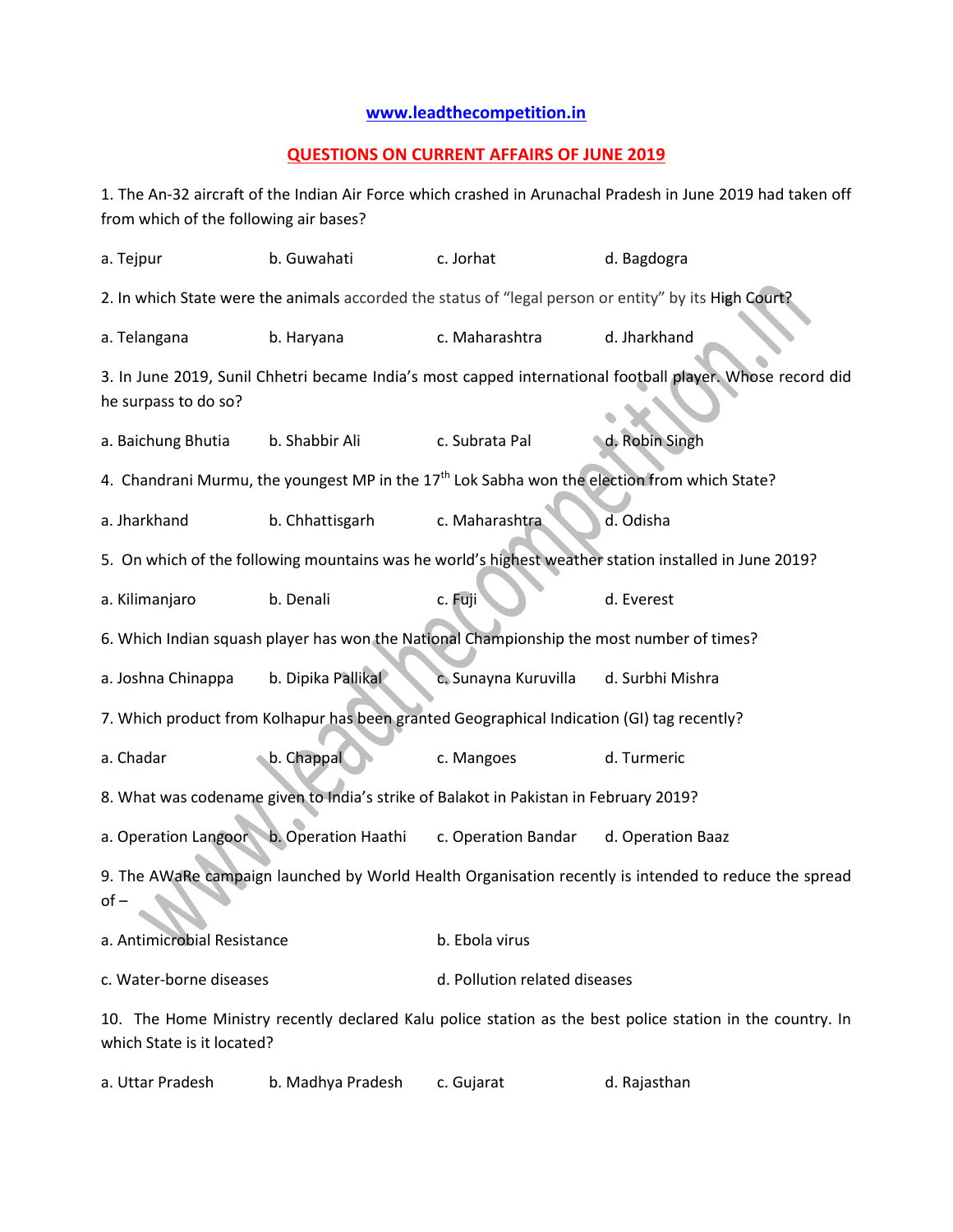11. In June 2019 Virat Kohli became the fastest to reach 20,000 runs in international cricket. Who held the record before him? a. Brian Lara b. Sachin Tendulkar c. Ricky Ponting d. Both a and b 12. Which city of Japan hosted the G-20 summit in June 2019? a. Tokyo b. Osaka c. Kyoto d. Nagoya 13. With which of the following is Girish A Koushik associated? a. Chess b. Billiards c. Squash d. Car racing 14. Who of the following has been appointed the new Chief of Research and Analysis W a. Anil Dhasmana b. K Natrajan c. Samant Goel d. VG Kannan 15. To which Indian State has Japan gifted a museum of peace to mark 75 years of fierce battle of 1944? a. Arunachal Pradesh b. Mizoram c. Manipur d. Nagaland 16. Shri Om Birla, the new Lok Sabha Speaker was elected to the Parliament from – a. Uttar Pradesh b. Rajasthan c. Gujarat d. Maharashtra 17. Who of the following is the new Leader of the House, Rajya Sabha? a. Arun Jaitley b. Ravi Shankar Prasad c. Thawarchand Gehlot d. Swapan Dasgupta 18. Which country honoured the Indian Prime Minister Shri Narendra Modi with its highest award Rule of Nishan Izzuddeen? a. UAE b. Maldives c. Mauritius d. Indonesia 19.Who of the following won the 2019 French Open Women's Singles title? a. Simona Halep b. M Vondrousova c. Amanda Animisova d. Ashleigh Barty 20. What is the rank of India in the Global Peace Index 2019 released by Institute for Economics and Peace recently? a. 141 **b.** 152 c. 120 d. 111 21. Which state has been ranked at the top among larger states in Healthy States, Progressive India Index released by NITI Aayog?

a. Andhra Pradesh b. Kerala c. Punjab d. Gujarat

22. Which of the following Indian leaders was honoured by Mexico with its highest civilian award for foreigners, the Order of the Aztec Eagle?